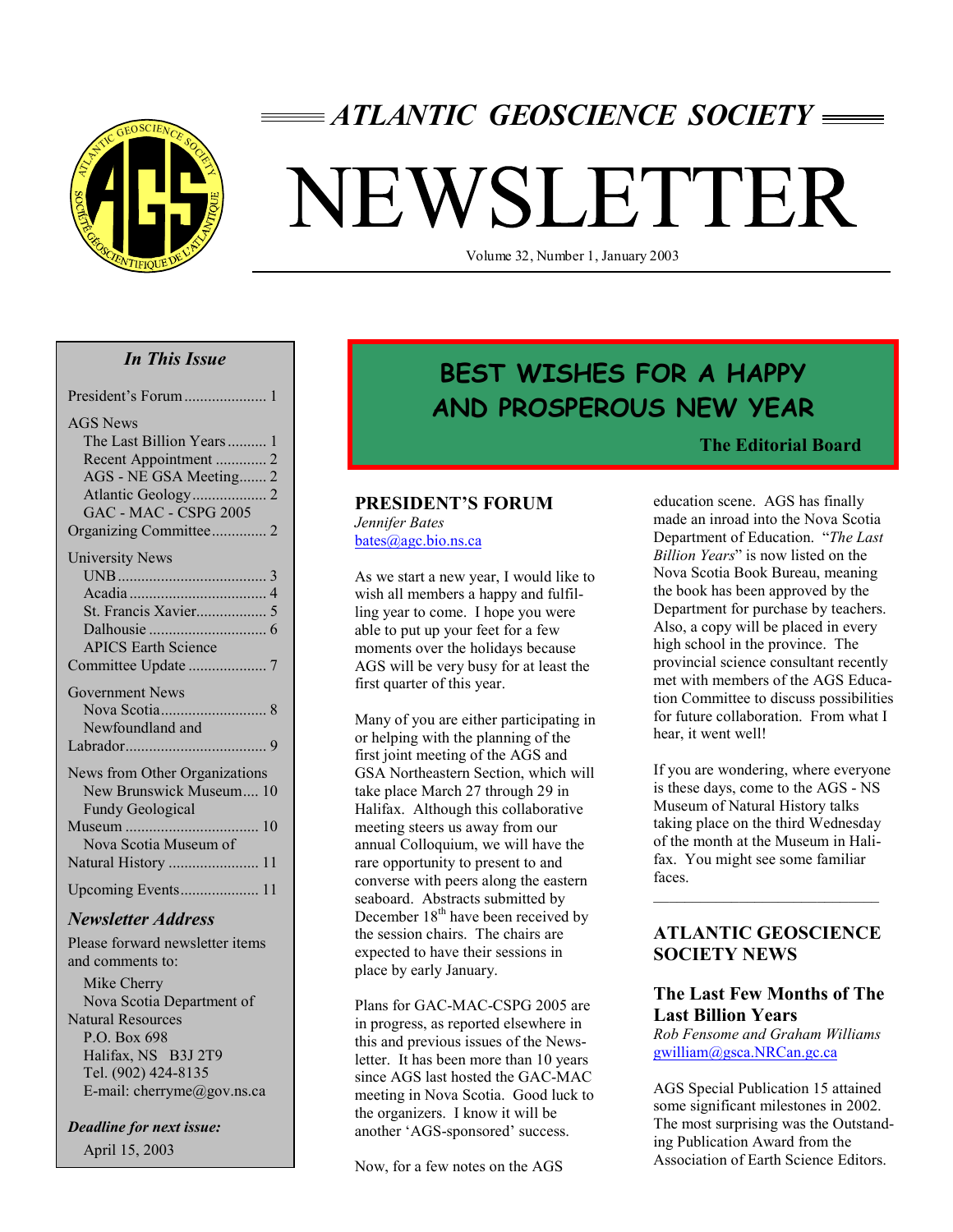Rob Fensome and Jennifer Bates accepted the award on behalf of all the compilers at the AESE's Annual Meeting in Halifax in September.

A second exciting development was that the book is now listed on the Book Bureau of the Nova Scotia Department of Education. The Book Bureau is a list of books approved by the Department for use in schools. If teachers wish to use "*The Last Billion Years*" in their classes, they can purchase copies with education funds. Marilyn Webster, science consultant for the Department of Education, has decided to send one copy to each high school in the Province. The review process prior to acceptance for the Book Bureau is strenuous. Each book being considered has to be acceptable to two rigorous review panels, a process that takes several months. We would like to thank Marilyn and all the teachers for their support over the last few months.

The resources gathered during compilation of the book are proving invaluable in producing spin-off products. We have completed two. The first – the poster "*The Evolving Maritimes*" – features the cover painting from "*The Last Billion Years*". The accompanying text is in English and French. The second – a colouring book – focuses on the fossils of the Maritimes. An initial run of several hundred copies disappeared in a few days.

Few people are aware that 6,000 copies of "*The Last Billion Years*" have now been printed, with the third printing last February. If you want a copy, you can buy one from AGS for the bargain price of \$30.00. But you should act quickly, since there are only four copies remaining.

# **Well-known AGS Member Appointed Director of the New Brunswick Geological Surveys Branch**

AGS members will be pleased to learn that Les Fyffe, a long-standing member of the AGS and a former recipient

of the Gesner Medal, was recently appointed Director of the Geological Surveys Branch of the New Brunswick Department of Natural Resources and Energy. This appointment follows on the retirement of another well-known and highly respected New Brunswick geologist – Rao Irrinki.

Try as it would, the Editorial Board of the Newsletter was unable to locate a suitable photograph of Les to accompany this notice of his appointment. That shortcoming aside, the Editorial Board extends congratulations to Les, and wishes him every success as he embarks on a new phase in his long and successful career.

# **Preparing for the AGS – NE GSA Joint Meeting**

*Report from the Program Committee Sandra Barr, David Piper, Martin Gibling, Matt Salisbury, and Mike MacDonald*  Sandra.Barr@acadiau.ca

Over 400 abstracts were submitted for the  $1<sup>st</sup>$  Joint Meeting of the Northeastern Section, GSA and the Atlantic Geoscience Society by the deadline of December 18, 2002. The Program Committee, in collaboration with the organizers of symposia and theme sessions, is in the process of arranging the program. The submitted abstracts cover a full range of disciplines and, at the time this report was prepared, it appeared that all 5 symposia and 12 of the theme sessions will be held, as well as a large number of general discipline sessions. Approximately 170 of the over 400 presentations will be by students, with the split approximately equal between undergraduate and graduate students.

The program will fill all three days (March 27, 28 and 29) with as many as 6 concurrent sessions, as well as poster sessions. Each poster session will run for a full day, so as to provide ample opportunity for all participants to view the posters.

It appears that this meeting will truly

have something for everyone! Be sure to plan to attend.

#### *Report from the Meeting Co-Chairs David Scott and Marcos Zentilli*  marcos.zentilli@dal.ca

Further to the Report of the Program Committee, who have done a professional job, we are looking forward to a large meeting in March 2003. With over 400 abstracts submitted, we should be expecting 600 or more participants. It is wonderful that so many students will participate, but Graham Williams will have a handful if we don't find a better solution, with 4 to 6 simultaneous sessions for 3 days.

To accommodate 5 symposia and 12 theme sessions, as well as many general discipline sessions, we have secured the nice Pier 21 Auditorium (400+ seats), across the railway tracks from the hotel.

Now that we have a better idea of the numbers, it will be easier to reserve the AV equipment (Charlie Walls and Dave Brown) and the various social activities (Brian Todd and others). Somebody has suggested we need to provide internet access (with short line-ups) to participants, and we are looking into this.

Our Treasurer (Pat Ryall) is breathing more easily since we have as many abstracts as our break-even attendance, and in particular because our Sponsors Committee (John Hogg) has done great job and we have some money advanced and more promised, some with, some without strings attached.

Besides Symposia and Theme and General Sessions, Field Trips, Short Courses and Workshops are being organized, and we will need everyone's help and encouragement as soon as possible. Thanks for so many of you that remain unnamed, and Happy 2003!

\_\_\_\_\_\_\_\_\_\_\_\_\_\_\_\_\_\_\_\_\_\_\_\_\_\_\_\_\_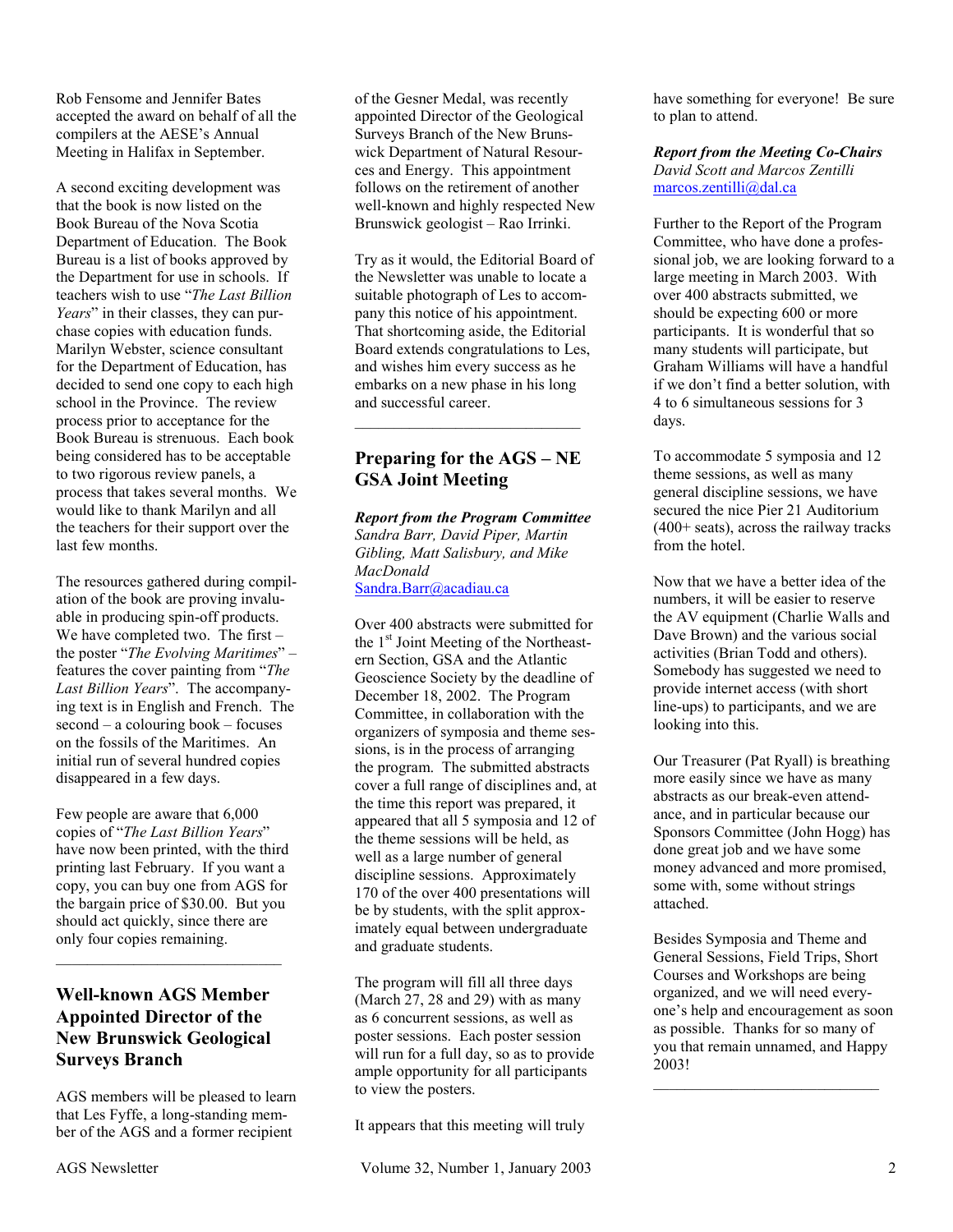**Atlantic Geology**  *Sandra Barr*  Sandra.Barr@acadiau.ca

As of mid-December 2002, the combined issue Volume 37, Numbers 2 and 3 was at the printers and scheduled to be mailed early in January, 2003.

Volume 38, Number 1 is in the layout stage and a February mailing is anticipated. This issue will also contain abstracts from the February 2002 annual meeting of the AGS in Antigonish. Papers to appear in Volume 38, Number 1 include:

*Deep drill hole in the Devonian South Mountain batholith, Nova Scotia: a potential for hidden mineral deposits within the batholith* by A.K. Chatterjee and J. Dostal

*Zeolite minerals from the North Shore of the Minas Basin, Nova Scotia* by Georgia Pe-Piper and Lisa Miller

*Geochronology of the Letete and Waweig formations, Mascarene Group, southwestern New Brunswick* by B.V. Miller and L.R. Fyffe

*Evidence for post-Acadian through Alleghenian deformation in eastern Maine: multiple brittle reactivation of the Norumbega Fault System* by Chunzeng Wang and Allan Ludman

*Granitoid plutons of the Brookville terrane, southern New Brunswick: Petrology, age and tectonic setting* by Chris E. White, Sandra M. Barr, Brent V. Miller and Michael A. Hamilton.

#### **Planning for GAC – MAC – CSPG 2005**  *Mike Cherry*  cherryme@gov.ns.ca

 $\mathcal{L}_\text{max}$ 

Planning for the 2005 joint meeting in Halifax of the Geological Association of Canada, Mineralogical Association of Canada and the Canadian Society of Petroleum Geologists is well underway. The Atlantic Geoscience Society is the host organization for the confer-



The Local Organizing Committee for GAC – MAC – CSPG 2005.

Front row (left to right): Rob Raeside (MAC Vice-chair), Grant Wach (CSPG Vice-chair), Scott Swinden (General Chair), Mike MacDonald (General Secretary). Middle row: Peter Wallace (Registration), Chris White (Technical Program Co-chair), Ian Spooner (Social Events), Jennifer Matthews (Exhibits), Andrew MacRae (Short Courses). Back row: Mike Cherry (Publicity), John Shimeld (Accommodations), Mark Williamson (Technical Program Co-chair), Sandra Barr (Field Trips), Charlie Walls (Technical Services), Pat Ryall (Finnce). Missing from the photograph are Nan MacDonald (Fund Raising) and Evelyn Inglis (Publications).

ence. A Local Organizing Committee (see photograph) has been established and is now meeting regularly under the capable leadership of General Chair, Scott Swinden.

AGS members can expect to learn of the Committee's actions in the coming months through regular contributions to the Newsletter. Immediate next steps for the LOC include identifying members of the various sub-committees, and developing a theme and a logo for the meeting. AGS members should look for more preliminary information at the upcoming joint meeting of the AGS and NE GSA in March.

\_\_\_\_\_\_\_\_\_\_\_\_\_\_\_\_\_\_\_\_\_\_\_\_\_\_\_\_\_

# **UNIVERSITY NEWS**

#### **University of New Brunswick**

*Murray Gingras and Ron Pickerill*  mgingras@unb.ca

#### *Departmental News*

Serge Allard,who is presently employed by the Geological Surveys Branch of the New Brunswick Department of Natural Resources and Energy, successfully defended his M.Sc. in December, 2002. His thesis, entitled *Geochemistry, Lithology, and Depositional History of the Rollingdam Map Area Till, Southwestern New Brunswick*, was supervised by Professor Bruce Broster: Serge is the  $12<sup>th</sup>$  graduate student to complete an advanced degree with Bruce.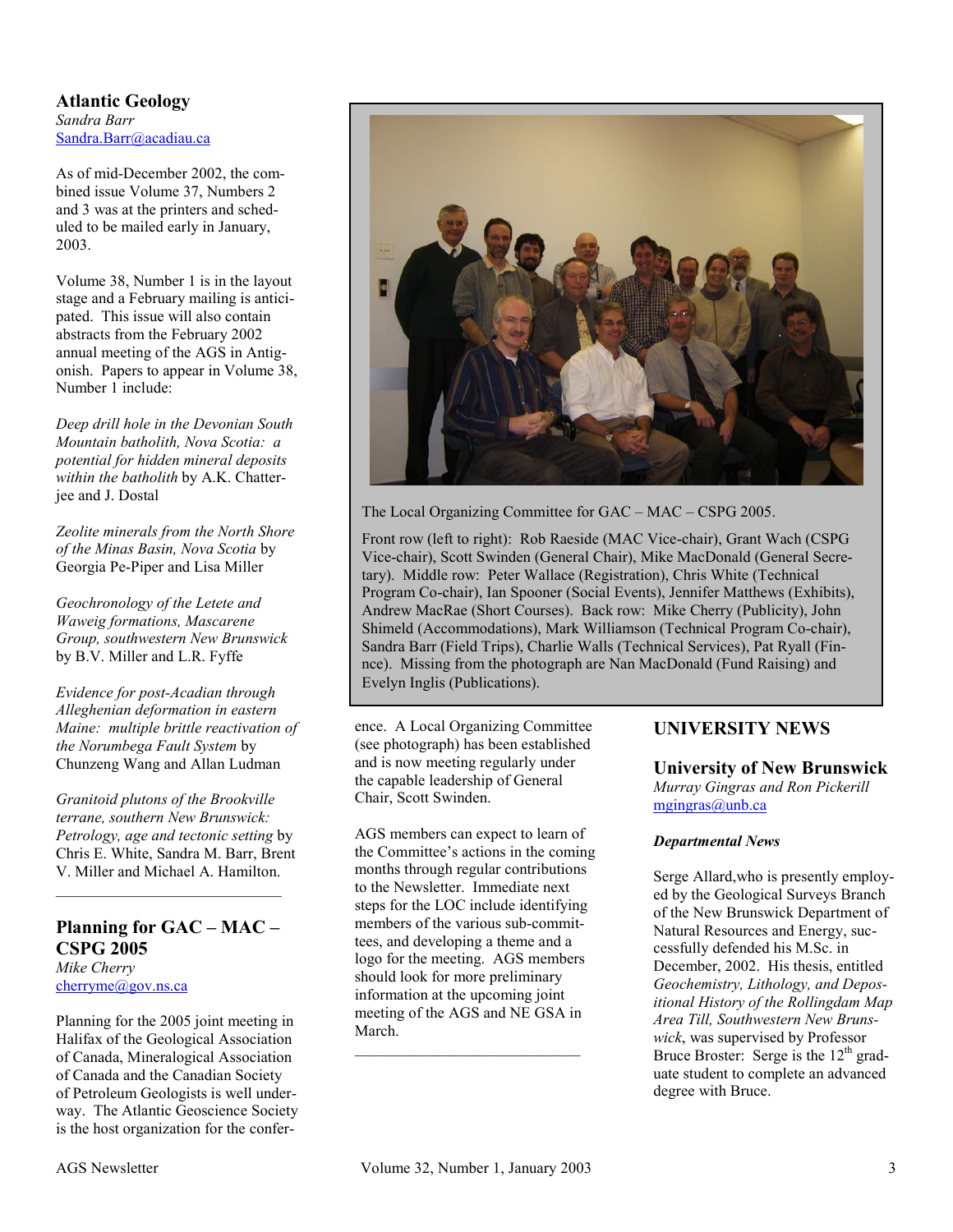#### *52nd Atlantic Universities Geological Conference*

The 52<sup>nd</sup> Atlantic Universities Geological Conference was held at the University of New Brunswick in Fredericton from October 24th to 26th, 2002. In all, 121 students from Acadia, Dalhousie, Memorial, Saint Mary's and St. Francis Xavier universities registered for the conference. A complement of professionals and university academics from Atlantic Canada supplemented the student registrants. Sixteen students delivered papers at the conference, which is a new AUGC record. All presentations were of exceptional quality.

Christine Cunningham, the student chair of the conference, raised \$15,000 to support the related activities. Donations were received from Imperial Oil, Shell Canada, Atlantic Provinces Council on the Sciences (APICS), the Atlantic Geoscience Society, Conoco Canada Resources Limited, Canadian Society of Petroleum Geologists, Maritimes and Northeast Pipelines, Association of Professional Engineers and Geoscientists of New Brunswick, Devon Canada, City of Fredericton, Jacques Whitford Associates, Major

Drilling Group, and the Potash Corporation of Saskatchewan. Well done to the organizer and our generous sponsors!

The activities began with registration and a social. Almost all the participants spent the evening discussing student life and geological interests over refreshments and karaoke.

October 25 was dedicated to geological field trips offered by UNB faculty and a member of New Brunswick's Department of Natural Resources and Energy. The field trips comprised: acid mine drainage in the Minto coalfields (led by Drs. Tom Al and Karl Butler), metallogeny at Mount Pleasant and Clarence Stream (Dr. Dave Lentz), and a look at the Albert Formation near Sussex (Drs. Murray Gingras and Dave Keighley, with help from Ian Armitage and Paul Wilson). The day was capped with a huge barbeque, hosted by Jason Kellog.

Talks and posters on student research in Atlantic Canada were presented on October 26, with the best presentations receiving awards. Talks were judged by a panel comprising Les Fyffe (NBDNRE), Dallas Davis



Smiling faces at the AUGC field trip led by Tom Al and Karl Butler to examine acid rock drainage at the Minto coalfield. Photograph courtesy of Karl Butler.

(Consultant), Dave Keighley (NBDNRE) and Murray Gingras (UNB). Posters were adjudicated by Jennifer Undershutz (Imperial Oil).

The APICS Award was presented to Amy Tizzard of Acadia University by Les Fyffe. This award is based on the scientific quality and relevance of the topic, the amount of the original work done by the student, and his/her understanding of the subject.

The Frank Shea Memorial Award for the best paper dealing with Economic Geology was earned by Patrick Collins of Dalhousie University. Patrick received his award from Dallas **Davies**.

The Canadian Society of Petroleum Geologists Trophy for the best presentation of a paper was awarded to Nicolette Stanley, a UNB student, by Murray Gingras.

The Imperial Oil Best Poster Award was won by Kim Morrissey from Memorial University. Jennifer Undershutz presented the award. All presenters also received a certificate from the AGS, and a one-year subscription to Atlantic Geology. Dave Keighley presented the certificates.

A cocktail reception, ably conducted by Shahin Dashtgard, provided the context for the awards presentation. Following the awards, a boat race ensued between the participating universities. Teams from each university competed, with a team of professors and professionals thrown in for good measure. The Professionals – a team of indentured boat racers (Brendan Murphy, Sandra Barr, Chris White, Dave Keighley and Murray Gingras) – easily won the meet.

The conference could not have succeeded without all of the many students who volunteered their time. Thanks go to Larry Amskold, Tamara Holmes, Jillian Hudgins, Vernon Banks, Jason Kellock, Matt Clark, Rob Richard, Shahin Dashtgard, Nicolette Stanley, Aaron Desroches,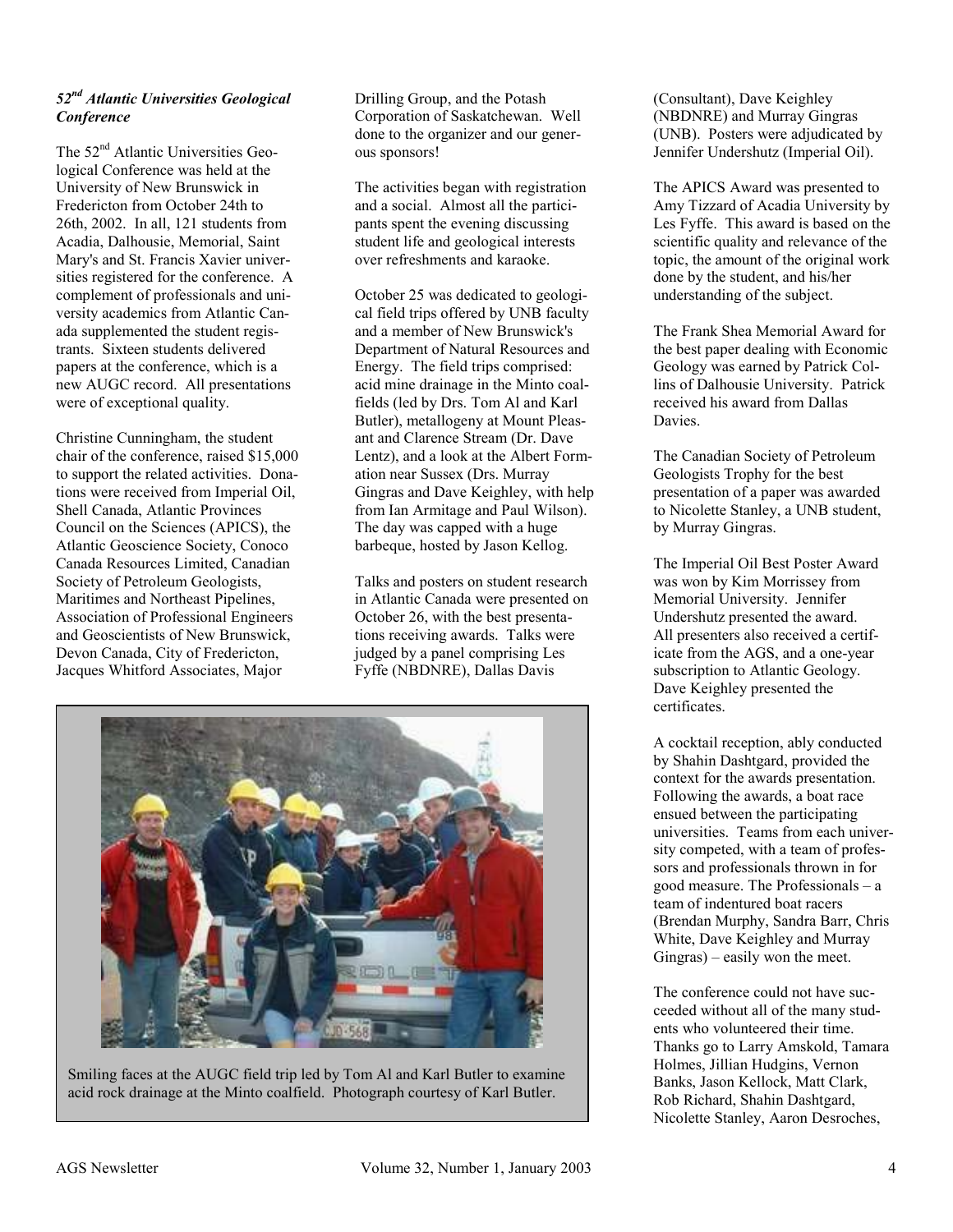Nesha Trenholm, Lynn Diamond, Ian Armitage, and Barton Blakney for jobs well done. Several faculty and staff of the UNB Geology Department contributed to and supported the conference, especially Karen Shea, Christine Lodge and James Whitehead.

#### **Acadia University**

*Sandra Barr*  Sandra.Barr@acadiau.ca

In October, a large group of Acadia students travelled to Fredericton to participate in the Atlantic Universities Geological Conference. Three students presented posters on their research – Paul Barker (Provenance of clasts in conglomerate units in northeastern mainland NS and southwestern Cape Breton Island); Natalie MacLean (Petrology and tectonic setting of the Wedgeport Pluton, NS), and Melanie Sampson (Economic opportunities associated with the geology of Labrador, Canada). In addition, Amy Tizzard made an oral presentation based on her B.Sc. Honours thesis, entitled "*Structural geology and basementcover relations in the southeastern Cape Breton Highlands, Nova Scotia*". Amy was awarded the APICS prize for her presentation. Amy's work is supervised by Rob Raeside.

Sandra Barr, Cliff Stanley and Steve King participated in the New Brunswick Department of Natural Resources and Energy's 27th Annual Review of Activities in early November. Sandra presented a poster (New U-Pb zircon ages, geophysical compilations, and terranes in southern New Brunswick), Cliff presented a talk (Half-Mile Lake volcanic-hosted massive sulphide deposit, Bathurst, NB: insights into alteration, metasomatism, and host-rock control from contrasting hydrothermal systems), and Steve also presented a talk (Application of gravity and magnetic data to geological interpretations in southwestern New Brunswick). The subsequent week, a contingent of faculty and students contributed to

and/or attended the equivalent Nova Scotia Department of Natural Resources event, "Mining Matters for Nova Scotia" in Halifax. Students Paul Barker and Natalie MacLean presented posters on their research projects, and other members of the department were involved in other posters and talks.

The formal part of the Fall term concluded on November  $28<sup>th</sup>$  with a visit from Catharine Farrow (INCO). She presented a well-attended (even some students from Dalhousie were spotted in the audience!) talk on "PGE Mineralization, Environments, Exploration and Beneficiation: From the World to the Microscope".

Cliff Stanley has been elected the Distinguished Lecturer for the Association of Exploration Geochemists in 2002-2003. He began his lecture series with a talk at Acadia in mid-November, and continued in more exotic venues during a 3-week tour of Australia in late November and December. In addition to giving four lectures at 3 universities, he continued some of his ongoing research at several gold mines down-under (Fimiston, Callie, Boddington, and Pajingo). The first three are 3 of the 4 largest gold deposits in Australia. Cliff's other stops on the tour are still in the planning stages, but will include locations in Canada, the United States and Europe.

The annual (and much-anticipated) Geology Department Christmas potluck supper and party was held once again at the home of Rob and Wendy Raeside on November 30th. After solving the challenging "treasure hunt" puzzle, attendees were treated to an incredible array of culinary delights, including both main course dishes and desserts, prepared by the talented cooks of the department (or purchased from local eateries by those less inclined toward the kitchen). Following the meal, a boisterous "gift exchange and exercise in thievery" kept everyone on the edge of their seats for two hours, after which those who were successful in hanging onto the alco-

holic gifts apparently departed for less "polite" surroundings to "enjoy" (questionable in the case of some of the beverages involved) their gifts. The rest of us went home to guzzle our chocolates, cuddle our polar bears, or whatever.

Best wishes for 2003 to the AGS community from all of us at Acadia! \_\_\_\_\_\_\_\_\_\_\_\_\_\_\_\_\_\_\_\_\_\_\_\_\_\_\_\_\_

#### **St. Francis Xavier University** *Brendan Murphy*  bmurphy@stfx.ca

The Fall term is always busy, with the injection of energy from the influx of new Earth Science majors and the carry-over from the summer's research activities. Enrolment is still high, and numbers in second and third year core courses are especially encouraging. It seems like the term just started yesterday. Nevertheless, important milestones were reached.

Alan Anderson continues his investigation of hydrothermal processes in the Earth's crust by field and experimental studies. He is currently working on rare earth element comlexing in hydrothermal brines and on zircon - aqueous solution interactions up to 500ºC. These experiments have been conducted at synchrotron facilities in the United States. Alan is also an Associate Editor of the American Mineralogist, guest editor for the Canadian Mineralogist and editor and co-organizer of the upcoming short course on fluid inclusions to be held in May 2003 in Vancouver. He will be on sabbatical next term.

Lisa Kellman was the recipient of a major research award (\$198,300 over three years) from the Canadian Foundation for Climate and Atmospheric Sciences (CFCAS). Lisa will expand her research on the processes controlling the release of greenhouse gases from terrestrial environments. She has hired a post-doctoral fellow, Dr. Oseas Costa, and is supervising a Ph.D. thesis at Dalhousie University by David Risk. She is currently on maternity leave (a beautiful daughter, Sasha) and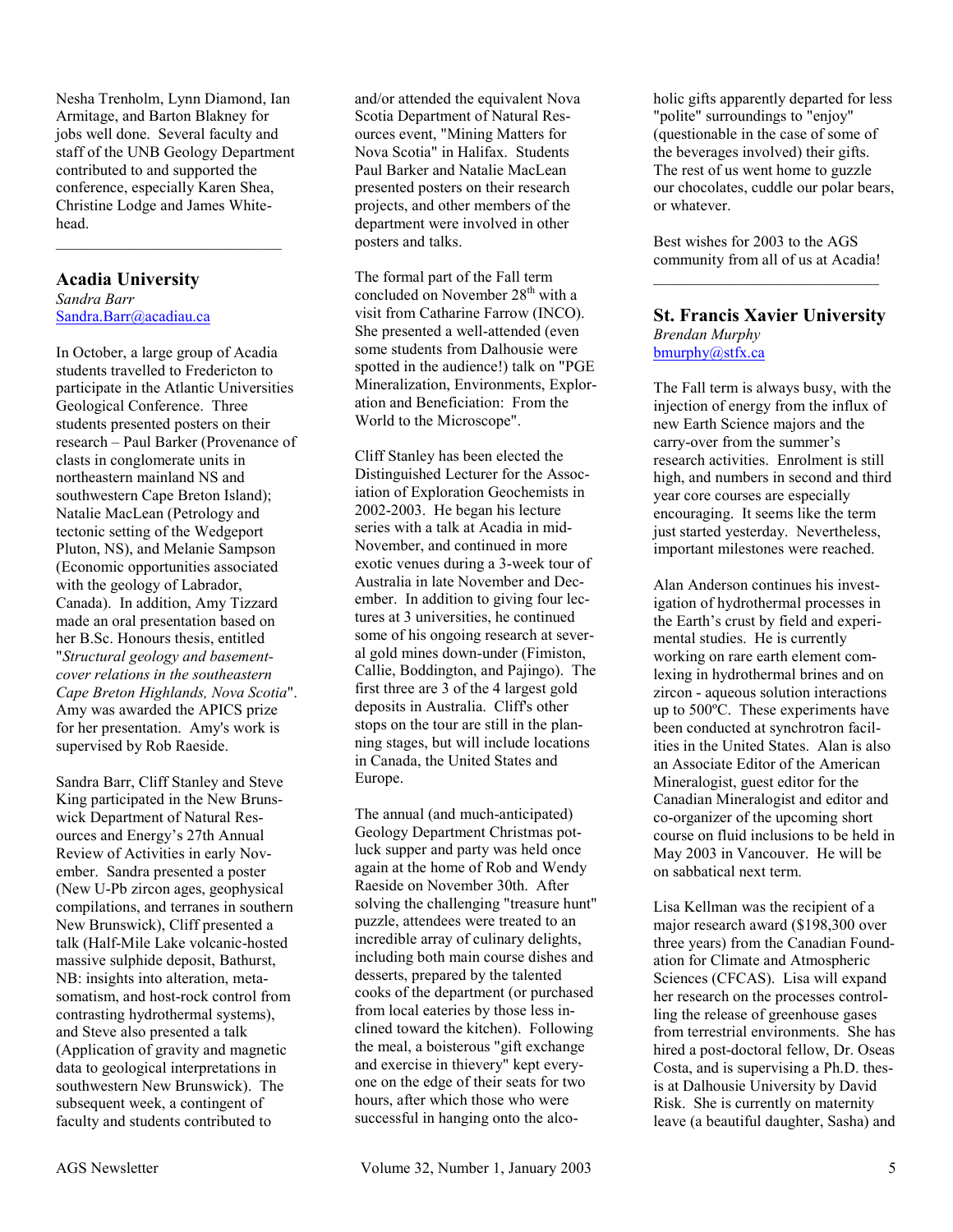will be on sabbatical for the 2003-04 academic year.

Hugo Beltrami studies energy balance at the Earth's surface, looking at temporal and spatial variations of heat flowing in and out of the ground using geothermal data to determine how much the climate has warmed and when. He was also the recipient of a major research award (\$226,248 over three years) from the Canadian Foundation for Climate and Atmospheric Sciences. Lisa and Hugo's proposals were among 24 successful research proposals from 62 applications across Canada. At the time of writing, Hugo is presenting his research at the AGU in San Francisco. He will also use part of his funding to hire a postdoctoral fellow as well as to support graduate students.

Mike Melchin is completing his 6 month sabbatical, and working on papers dealing with a restudy of the Ordovician-Silurian graptolites from Dob's Linn (with Fan Junxuan); the Global Stratotype for that boundary; the record of the Late Ordovician mass extinction in China (with a number of co-authors), and the carbon isotope record of the Late Ordovician-Early Silurian in Arctic Canada, with Chris Holmden. Graduate students Eugene MacDonald (working on Silurian radiolaria from Arctic Canada) and Sherrill Senior (working on Silurian graptolites from Arctic Canada) are both near completion of their Ph.D. theses.

Brendan Murphy is still chair of the department. He is co-leader of IGCP 453 – Ancient Orogens and Modern Analogues. The 2002 meeting was held in New Zealand in September. He has co-edited a special issue of Tectonophysics related to this project. Brendan is co-organizing special sessions at the meetings of the Northeastern and Cordilleran sections of GSA, and was a keynote speaker at the GEO 2002 conference in Germany.

We are pleased to have Elisabeth Levac with us again this year, as a

sabbatical replacement for Mike Melchin (first term) and Alan Anderson (second term). She is teaching courses in Stratigraphy and Sedimentology, Geomorphology, Earth History and Coastal Oceanography. Elisabeth also presented her research results at the AGU in San Francisco.

Dr. Tribeni Sharma starts with us on January  $1<sup>st</sup>$  as an 18 month term appointment. He will be teaching a variety of courses, including Environmental Geology, Hydrology, Hydrogeology, and Aqueous Geochemistry. Sid Taylor and Cindy Murphy were extremely busy in teaching and grading labs and in web-based support for many courses. We were fortunate to persuade the University that we needed extra support for labs. Paul Teniere, who recently obtained an M.Sc. degree from Acadia, has just been appointed as Laboratory Supervisor, which special responsibilities for the environmentallyoriented laboratories. He will start on January 1st. We are greatly looking forward to his arrival.

The Faribault Club has been very active organizing social evenings and this will continue next term. They had 17 participants at the AUGC in Fredericton and had a great time there. Their all-star beer team finished an admirable second (bowing to the experience of the all-star faculty team of Barr, Gingras, Keighley, Murphy and White) in the beer-chugging contest, but at least they beat out their peers!

\_\_\_\_\_\_\_\_\_\_\_\_\_\_\_\_\_\_\_\_\_\_\_\_\_\_\_\_\_

# **Dalhousie University**  *Martin Gibling*

Martin.Gibling@dal.ca

#### *Travels with a Hammer*

Several faculty members spent some time in distant parts during 2002 (and others envied them).

Djordje Grujic and Joyia Chakungal (Ph.D. student) worked for 5 weeks in spring 2002 in the northwest corner of

the Kingdom of Bhutan in the border area to Tibet. Bhutan is generally inaccessible because only about 8,000 tourists are allowed to visit the kingdom in a year. In addition, the area visited is off limits because it is a border area. Because of good connections with the Royal Government and several years of work, however, it was possible to obtain permits to visit and work in this remote area.

The field work concentrated on collecting rocks of mafic and ultramafic composition. These rocks are from the Greater Himalayan Sequence, the metamorphic core of the Himalayas, and experienced amphibolite to granulite facies metamorphism during the Miocene. Very little, however, is known about the first 20 Ma of evolution of the Himalayas, since the collision of the Indian plate and Tibet. Because of their composition, it was hoped that the mafic rocks might contain information about the tectonic evolution of the Himalayas during those early stages. Laboratory studies will focus on thermobarometry (quantitative metamorphic petrology) to obtain information about the pressure and temperature these rocks have experienced. Djordje and Joyia will also apply numerous techniques of geochronology to unravel the age of the rocks and the time of their different stages of metamorphism. Finally, various geochemical analyses will be applied to constrain the protolith of the mafic and ultramafic rocks so as to determine if these rocks are of continental or oceanic origin. If the latter, they might be tiny remnants of the Tethys Ocean that once separated India and Tibet.

Grant Wach has been teaching a petroleum course to students in Trinidad, where he is also pursuing a research program into one of the world's most remarkable petroleum fields - including the famous "pitch lake". He also gave presentations in Houston on the way home. John Gosse is currently in Argentina, where he is sampling for cosmogenic dating applications.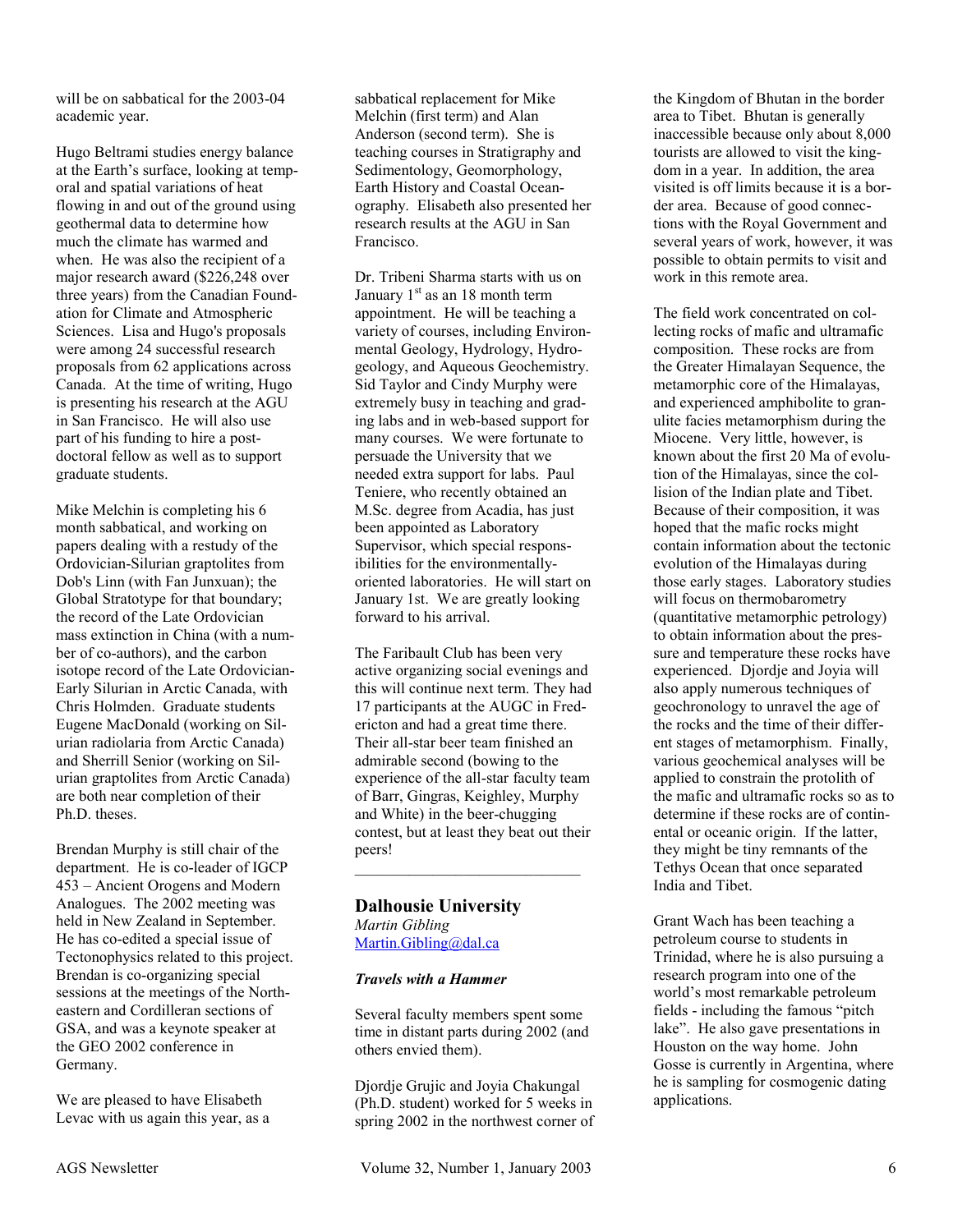#### *Research Groups*

#### *Cosmogenic Nuclide Extraction Facility*

John Gosse reports that cosmogenic nuclides have been used this year to provide chronology on fan sequences in the U.S. southwest. In central California and western Nevada, the exposure ages provide the chronology needed to evaluate strain partitioning over pull apart basins in a transtensional zone between the Owens Valley and Fish Lake Valley right lateral strike slip systems. In the Providence Mountains of southeastern California, the research is evaluating sampling strategies for dating fans, and gaining insight into catchment basin processes affecting sediment production, storage, and evacuation. In the Panamint Valley near Death Valley, Quaternary strains partitioned across basins and multiple active strike slip and dip slip faults are being constrained and compared to Cretaceous-Miocene deformation histories.

In the Torngats, work on soils, geomorphology, and more than 50 measurements of  $^{10}$ Be and  $^{26}$ Al reveals that the summits have been glaciated during the Younger Dryas but that the plateau ice was frozen to its substrate and non-erosive. A revision of the glacial history in the Saglek-Nachvak-Aluviaq region is being prepared on the bases of recent mapping and these chronologies. Jane Willenbring launched her Ph.D. study of how felsenmeer may considerably influence orogen development in regions where peak height rapidly reaches the equilibrium line altitude. In non-glacial and glacial times the felsenmeer inhibits summit erosion, increases differential erosion between summits and valleys, and can induce isostatic uplift and peak height increase.

CNEF is also involved in refining the chemical procedure used for isotope extraction from quartz (work by Guang Yang). We have begun a Canadian production rate project that forms part of our commitment to the

newly formed international CRONUS - Earth project for developing the cosmogenic nuclide method. The Canadian project involves setting NaCl targets at various latitudes and longitudes, and measuring cosmogenically produced  $^{32}P$  (half-life = 14 days) with mobile liquid scintillation. This will help establish how other cosmogenic nuclides should be scaled for differences in production rates due to differences in geomagnetic field and atmospheric shielding.

#### *Micropaleontology and Marine Science*

Dave Scott is planning another research cruise with an ROV to the Scotian and Newfoundland margins. The project is to search for more deepsea corals in aid of our paleoclimate studies, conducted jointly with scientists at McMaster, and UQAM. Two students and one PDF will be working on this project starting in January, 2003. Andrea Hawkes (2<sup>nd</sup> year M.Sc.) is working on relationships between the deep-sea corals and foraminifera, and Owen Sherwood (1<sup>st</sup>) year Ph.D. coming from McMaster) will start work on using isotope and chemical ratios to extract climate data from the corals themselves. Kevin Strychar (Killam PDF with Ph.D. from Australia) will work on the genetics of the deep-sea corals.

Dalhousie personnel attended a coral meeting in Tampa, Florida organized by NOAA in November, 2002. Dalhousie presented a proposal to start an NSERC Deep-Sea Corals Network at Dalhousie University. The proposal received general approval and promises of cooperation from several US and European coral groups in sharing ship time and facilities.

At the annual meeting of Geological Society of America in Denver (October, 2002), Dave Scott was the coconvener of the Cushman Foundation Symposium entitled *Micropaleontological Applications to Problems of Urbanization*. One of our former students (Jennifer Sabean, now at Simon Fraser) and our recent Ph.D.

graduate Richard Tobin also presented papers in that session. Another of our former students (Emmanuelle Javaux, now at Harvard) presented her work regarding Pre-Cambrian dinoflagellates.

#### *Graduate Theses*

Two graduate theses were defended during the Fall. Lexie Arnott completed her Ph.D., entitled *"Evolution of the Hydrothermal Alteration at the Chuquicamata Porphyry Copper System, Northern Chile"*, supervised by Marcos Zentilli. Jean-Philippe Gobeil completed his M.Sc. thesis, entitled *"Stratigraphy, sedimentology and provenance of the Chaswood Formation, West Indian Road pit, Shubenacadie, Nova Scotia",* supervised by Georgia Pe-Piper, St. Mary's University. We congratulate both Lexie and Jean-Philippe on their successful thesis completion.

#### *End of an Era*

The regional Electron Microprobe Facility, housed at Dalhousie, recently received a \$1 million upgrade with the purchase of a new probe, funded by NSERC. For the past 30 years, Bob MacKay has been in charge of the probe lab and, now that the new probe is installed and operating smoothly, he has taken the decision to retire. Bob has made a huge contribution to research in the region through his dedication and knowledge of the probe and its workings. In addition to his technical expertise, he has been a calm and skilled instructor to many of us who have had to "learn the ropes" with the machine. He will be greatly missed, and a search is underway for a replacement who will spend several months working with Bob to ensure a smooth transition. Bob is intending to spend more time with his grandchildren and in pursuing his interests in fine art.

#### *Carnegie Professor*

In 1933, the Carnegie Foundation made a large donation to Dalhousie, one of the purposes of which was to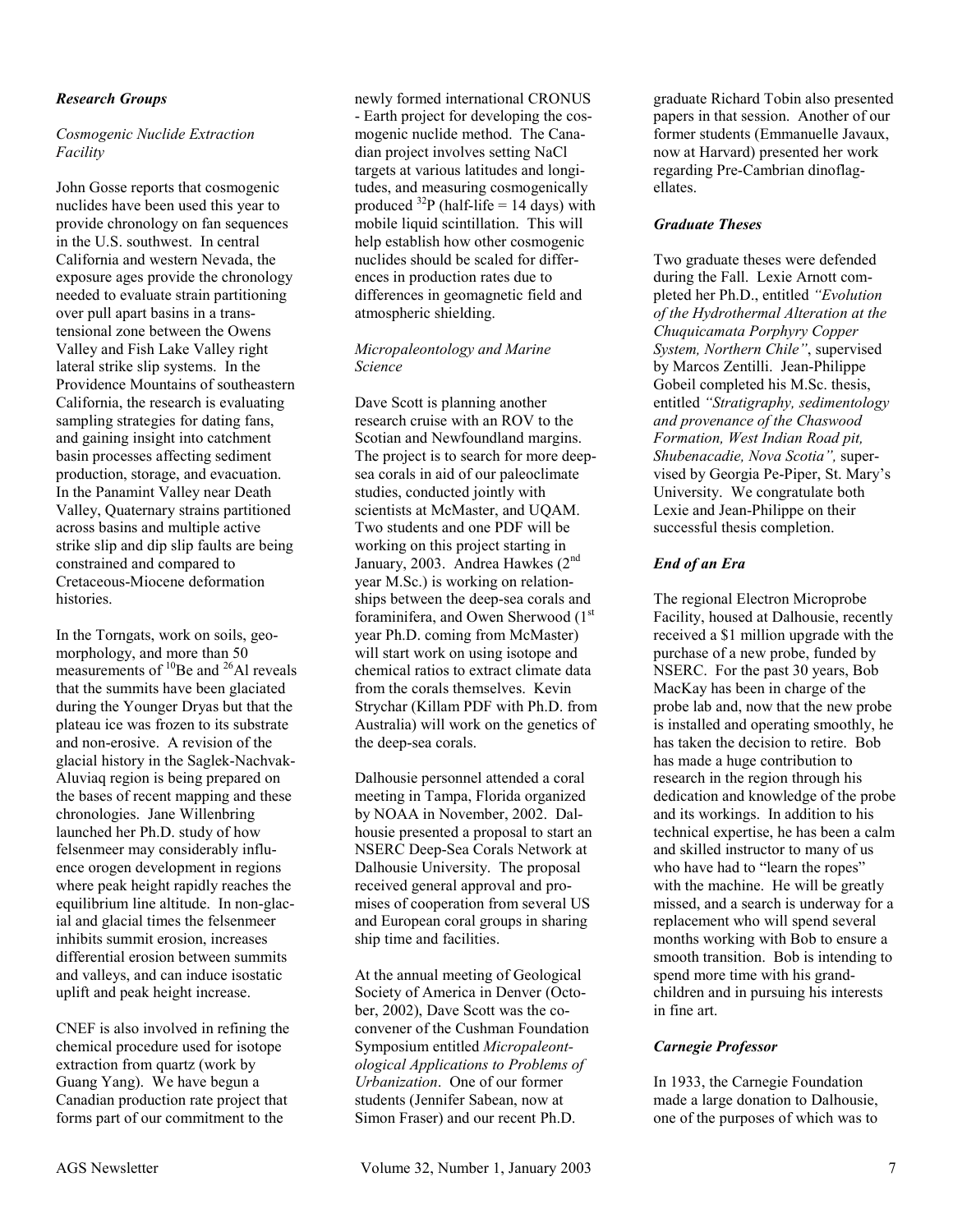establish a Carnegie Professorship in the then Department of Geology. Although no funds are now attached, this honorary position still exists and became vacant after the retirement of Dr. Paul Schenk, the previous award holder. The new Carnegie Professor is Dr. Becky Jamieson, in recognition of her research and teaching in metamorphic geology and tectonics. We feel that she is an especially worthy recipient in view of her recent experience of singing in the Carnegie Hall in New York (and she even has the coffee mug to prove it).

#### *Honours Field Excursion*

Plans are underway for the Honours Field Excursion in summer 2003. This year, the excursion will visit England and Iceland, under the leadership of Gunter Muecke and Martin Gibling. Weather permitting, a wide range of geology should be on the menu. The Icelandic leg will include a visit to the Mid-Atlantic Ridge onshore, geothermal areas, glaciers, braided outwash plains, and the Blue Lagoon. The English leg will include classic Devonian localities, the

Dartmoor granite and tors (see "Baskervilles, Hound of the"), and the World Heritage Jurassic coast with its near-complete Permian to Tertiary section.

\_\_\_\_\_\_\_\_\_\_\_\_\_\_\_\_\_\_\_\_\_\_\_\_\_\_\_\_\_

# **APICS Earth Science Committee Update**

*Jarda Dostal*  jarda.dostal@stmarys.ca

After forty years of existence, the Atlantic Provinces Inter-University Committee on the Sciences (APICS)

## *Food for Thought - The Peer-review Process*

As scientists, we all use and benefit from peer reviews of our work, whether it be a colleague who agrees to read a paper for us or the more rigorous procedure of reviews of manuscripts submitted to science journals. Editors of those journals, however, must ensure that the review process is efficient, effective and ethical. *Refereeing in the New Millenium* was one of several sessions at the joint meeting of the Association of Earth Science Editors (AESE) and the European Association of Science Editors that was held in Halifax in September 2002. Summaries of the presentations made at the session were published in *Blueline,* the AESE's newsletter. We have obtained permission to reprint the summaries in the AGS Newsletter, as the discussion is one of interest to all of us. The following is the first of several presentations that will appear in coming issues of the Newsletter.

**Referees' Conflicts of Interest**, Presentation by Elisabeth Kessler (Royal Swedish Academy of Sciences) and summary by Kristina Bartlett, Geotimes/American Geological Institute.

As Elisabeth Kessler said in her talk entitled "Referees' Conflicts of Interest", the peer-review process is an imperfect one. But it is necessary, she said, and she shared some tips for spotting biased peer-reviewers. The editor is in a position to detect conflict of interest, and should therefore know the signs. In being diligent, an editor can help make sure that research does not go unpublished for personal or unscientific reasons. Such diligence also protects the interests of the journal. "Conflicts of interest are a threat to the whole scientific process," Kessler said.

Kessler has worked 16 years as editor of *Ambio – A Journal of the Human Environment*, which is published by the Royal Swedish Academy of Sciences. Her journal gives non-English speaking scientists and scientists in developing countries a chance to make their research known. This idea of access for all scientists is one Kessler also stressed in her discussion of peer review. She urged editors to make an effort to publish the work of scientists in developing countries. Editors can work to help young scientists too. "We all have obligations to young scientists. We must make sure they are not thrown to the lions. And a lot of referees are lions."

How can an editor and editorial board spot the lions? Kessler described some specific red flags indicating that a reviewer might have a conflict of interest: 1) strange discrepancies in the reviews among referees; 2) a review in which criticism is unconstructive or needlessly disparaging (particularly of a young scientist); 3) a shabby review that advises rejecting the article but offers no discussion as to why; 4) a review supplied late or reluctantly (this could be a sign of fraud, with the reviewer waiting for their own work to be published first); 5) an overzealous reviewer who wants to include citations of his work.

Kessler also supplied tips on how to deal with a lion once you've spotted one: 1) send the paper to additional referees; 2) conduct a first-level, in-house review to determine the paper's value before sending it to the referees; 3) know the current and previous affiliations of referees (if the editorial staff has the time to do this, of course); 4) pay attention to a note from any referee or author that questions a rejection.

Overall, Kessler said, remember that everyone involved in the peer-review process – from the editor to the editorial board to the peer reviewers – is human and fallible.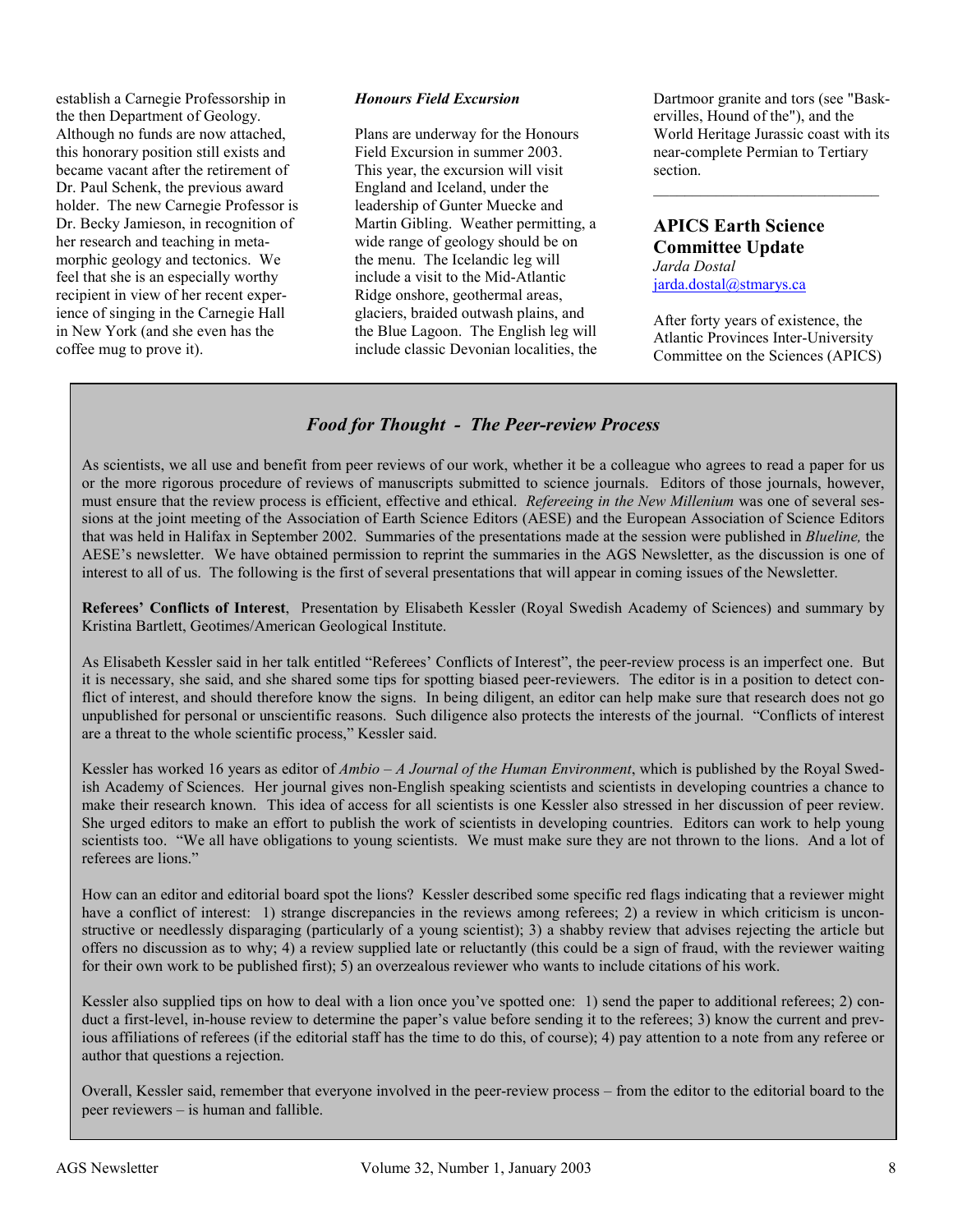has embarked on a strategic planning process to examine its mandate and future directions. The APICS Council is currently looking at various options in terms of future structure and new initiatives for the promotion of sciences in Atlantic Canada. This process will be ongoing until the spring, when decisions will be made during the April meeting of the Council.

The current APICS Earth Science Committee consists of Fenton Isenor (University College of Cape Breton), Serge Jolicoeur (Université de Moncton), Susan Johnson (New Brunswick Department of Natural Resources and Energy), Dan Kontak (Nova Scotia Department of Natural Resources), David Mossman (Mount Allison University), Brendan Murphy (St. Francis Xavier University), Ron Pickerill (University of New Brunswick), Peter Wallace (Dalhousie University), Ian Spooner (Acadia University) and Jarda Dostal (Saint Mary's University).

As in past years, the Committee cooperated with the Atlantic Geoscience Society to sponsor and organize a speaker tour, bringing in outstanding scientists to talk about their recent research. This year the speakers were from Dalhousie University, Dr. John Gosse from the Department of Earth Sciences and Tim Fedak, a Ph.D. candidate in the Biology Department. The title of Dr. Gosse's talk was "*Applications of cosmogenic nuclides to derive paleoclimate information from alpine and continental environments*". Tim Fedak spoke on recent vertebrate fossil discoveries from the Hettangian McCoy Brook Formation. Each speaker visited three universities in Atlantic Canada. The tour organizers were Ian Spooner and Peter Wallace.

The Committee also contributed to the 52<sup>nd</sup> annual Atlantic Universities Geological Conference, as reported elsewhere in this issue.

\_\_\_\_\_\_\_\_\_\_\_\_\_\_\_\_\_\_\_\_\_\_\_\_\_\_\_\_\_

#### **GOVERNMENT NEWS**

# **Mineral Resources Branch, Nova Scotia Department of Natural Resources**

*Mining Matters for Nova Scotia 2003 Mike Macdonald*  mamacdon@gov.ns.ca

What do a stone sculptor, a jazz ensemble, a geological map and a high-wall miner have in common? The answer is Mining Matters for Nova Scotia. This annual conference was held at the Westin Nova Scotian Hotel in Halifax on November 13 and 14, 2002. The main purpose of the event is to convey the importance of mining and geoscience research to Nova Scotians. So, what did the delegates see and hear while at this beautiful old refurbished CN hotel?

Stone sculpting has been a human endeavor for several millennia. Conference delegates had the opportunity to watch internationally-recognized stone sculptor Vanessa Pashakarnis create a sculpture from a block of red marble from Cape Breton Island. The rock was donated by MacLeod Resources Ltd., which recently began mining of red and blue-grey marble at its quarry near River Denys, Cape Breton Island.

As we head into the winter season, road safety is prominent in many people's minds. Salt is used to keep roads ice-free, but where do we procure our road salt? Nova Scotia has two salt mines - an underground operation in Pugwash and a brine operation in Nappan. Most road salt used on Nova Scotia's roads is purchased from the Pugwash mine. Buck Wile, an employee of Canada Salt Company in Pugwash treated conference attendees to an overview of his company's operation in a presentation entitled "*Salt: A mineral that really matters"*.

OK, so there are a few neat things that relate minerals and our everyday lives, but everyone knows that mining is part of that old economy, right?

AGS Newsletter  $V$ olume 32, Number 1, January 2003 9

Wrong! Several examples of new technologies that are being employed by Nova Scotia's mining industry were highlighted. Pioneer Coal Limited had a display about its NovaMiner 2000 high-wall miner. This proprietary technology is the only machine of its kind in the world capable of extracting coal from surface coal seams with dips up to  $28^\circ$ , and was designed and built here in Nova Scotia.

Another example of technological advances in mining was eloquently detailed in a talk by Kirk Hillman, Fundy Gypsum Company. Mr Hillman described continuing upgrades to his company's load-out facility at Hantsport. Once completed, this site will be capable of loading approximately 40,000 tonnes of gypsum onto a bulk-carrier in less time than a single rise and fall of the world-famous tides of the Minas Basin.

Many of us spend time along Nova Scotia's beautiful coastline. Some are lucky enough to own or share a family seaside cottage, or perhaps we have a favourite beach where we like to stroll and swim. Consequently, erosion of the province's coastline is an important issue to us, and one that often receives media attention. Bob Taylor, a research scientist from the Bedford Institute of Oceanography, presented delegates with an entertaining and informative overview of the processes and dynamics of coastal erosion. His talk, entitled "*Where's the Beach, eh?",* chronicled changes to Nova Scotia's coastline using historic air photographs and other information.

Did you know that the Halifax Regional Municipality consumes some 3 million tonnes of crushed stone aggregate each year? What is it used for? Concrete, asphalt, road beds, basements and walkways to name just a few applications. So where does all of this rock come from? Garth Prime, a geologist with the Department of Natural Resources, gave a presentation entitled "*Aggregate in the Halifax Regional Municipality: an examination of a resource facing an uncertain*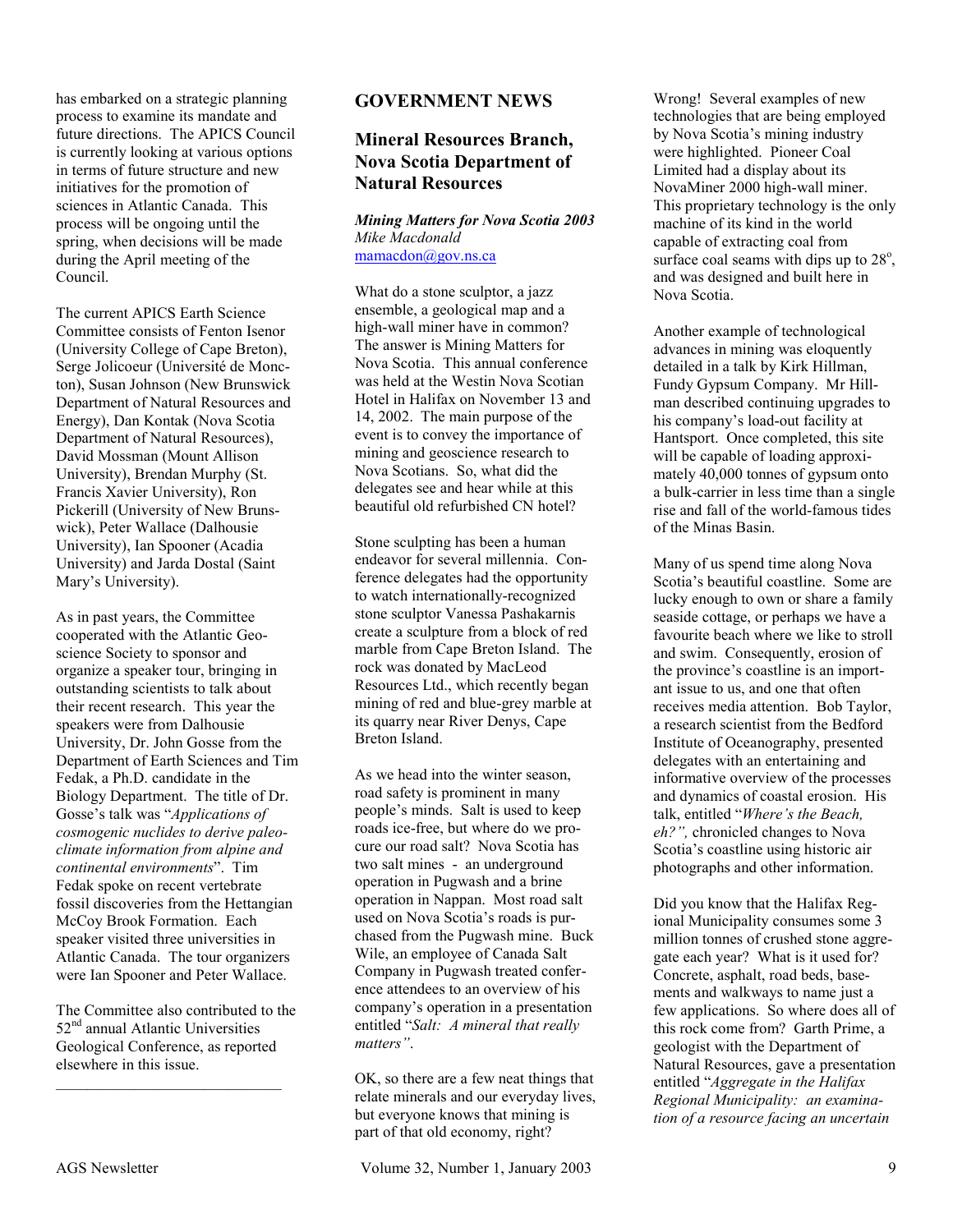*future"*. Garth outlined the challenges that face the municipality in this vital sector.

And now for something completely different. Many readers will recall the media coverage and controversy surrounding the new Halifax Regional Municipality landfill. After considerable evaluation of various sites, an area near Otter Lake was selected for development. This area has a thick layer of red, clay-rich glacial till overlying the granite bedrock. The till layer is impermeable and provides some of the basic materials needed to construct a modern landfill. On November 15, 35 conference delegates had a tour of the Otter Lake landfill as part of the Mining Matters field trip. The trip was organized and led by Fred Bonner and Howard Donohoe, and focused on the importance of geoscience in our daily lives. In addition to visiting the landfill, the trip included stops at the Halifax airport, where water runoff from an area of acidgenerating slate is treated and neutralized, and at the largest gypsum mine in the world at East Milford.

These are but a sample of the diverse topics featured at Mining Matters. We plan to continue this tradition of excellence next year. Hope to see you there.

# **Newfoundland and Labrador Department of Mines and Energy**

*Newfoundland and Labrador Open House / CIMM Annual Meeting – The Good Times Return Dick Wardle*  rjw@zeppo.geosurv.gov.nf.ca

The Newfoundland and Labrador Department of Mines and Energy Open House was held, as usual, in conjunction with the  $49<sup>th</sup>$  annual meeting of the Newfoundland Branch of the Canadian Institute of Mining and Metallurgy. Both meetings were held at the Delta Hotel in downtown St. John's over the period October 31- November 2, 2002.

This year's Open House was the usual one-day session, but was re-designed to provide a broader overview of the Department's activities, including petroleum and energy issues as well as the traditional focus on mineral exploration. The morning session was dedicated to reviews of Department activities and was opened by the Minister of Mines and Energy, the Honourable Lloyd Matthews. This was followed by sectoral reviews of the Department's energy and mining activities, and then by more in-depth reviews of Geological Survey activities, mineral exploration, petroleum exploration, and energy issues, and concluded with a review of the activities of Memorial University's Center for Earth Resources Research. The afternoon was dedicated to a poster session reviewing the project activities of the Department of Mines and Energy as well as those of the Geological Survey of Canada.

Highlights of the year for petroleum were the commencement of production from the Terra Nova field, approval for the White Rose offshore development, a successful resolution (from Newfoundland's perspective) of the offshore boundary dispute with Nova Scotia and expansion of production from the Hibernia field. On the mining side, the approval for the Voisey's Bay nickel-copper-cobalt project, and the upsurge in gold exploration in central Newfoundland were the main stories. Electrical energy developments hold great promise but will hinge on the ongoing negotiations over the Lower Churchill River project.

The Open House session was completed by a evening public lecture delivered by Sean O'Brien of the Geological Survey on the subject of "*Gold - The What, Where, When and Why of the Yellow metal in Newfoundland*". This continued a recent tradition of such public lectures and was exceedingly well attended by an audience of about 350 persons.

The ensuing CIMM meeting provided its usual spectrum of technical ses-

sions, trade show booths, core shack and prospector displays. Technical sessions were held on the themes of Oil and Gas Developments, the Voisey's Bay Development, Mining Technology, and Current Exploration in Newfoundland and Labrador. The Petroleum session focused on recent developments in both offshore and onshore exploration. The Mineral Exploration session spotlighted the recent upsurge in gold exploration in Newfoundland, in particular the potential for Carlin-type deposits. Interest in the mineral exploration sessions was high, particularly by junior companies, and testifies to the excitement that currently pervades the Province's mineral exploration sector.

The CIM Luncheon featured guest speaker, Mr. William Barbour, President of the Labrador Inuit Association. Mr. Barbour addressed the issue of land claims in Labrador. The meeting also featured its usual round of social events, including a curling bonspiel, hospitality suites and the annual Awards Dinner and Dance.

The Open House and CIMM conference were attended by 300 and 370 persons respectively, with most attending both events. These were the best registration figures in recent years and provide a heartening sign of both the improved climate for mineral exploration, and the new interest in the Province's energy and mineral resource potential that has developed over the past year.

## **NEWS FROM OTHER ORGANIZATIONS**

\_\_\_\_\_\_\_\_\_\_\_\_\_\_\_\_\_\_\_\_\_\_\_\_\_\_\_\_\_

#### **New Brunswick Museum**  *Randy Miller*  millerrf@nb.aibn.com

Usually the geology research collections part of the New Brunswick Museum is a relatively quiet place. The Fall of this year, however, has seen lots of visitors, including two recipients of the 2002 George Frederic Matthew Research Grants in Geology.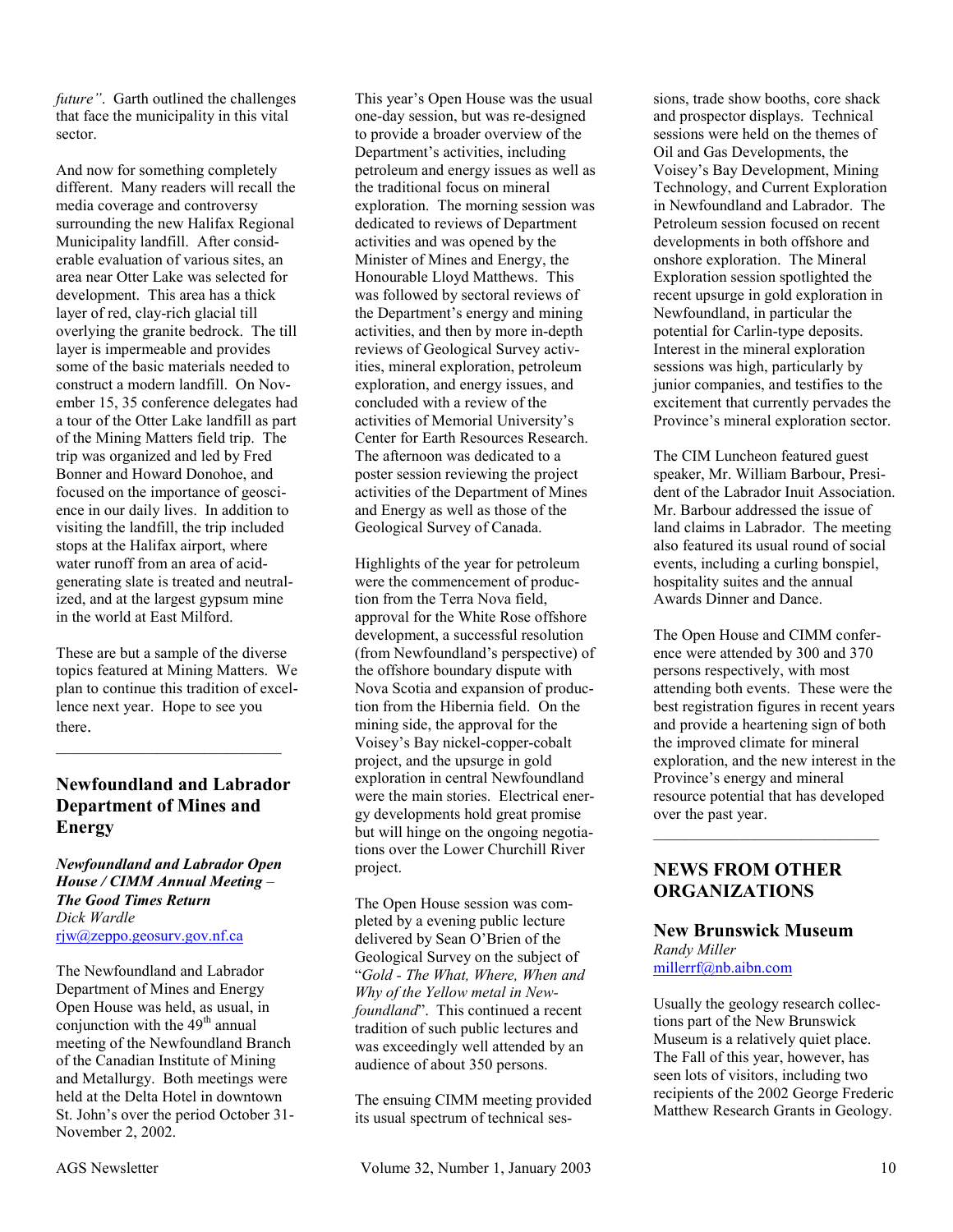In September, Dr. Sue Turner from the Queensland Museum and Monash University, Australia, spent two weeks examining a Devonian shark and related specimens collected by New Brunswick Museum staff. We are currently preparing a manuscript about this specimen of the oldest articulated shark fossil with our colleague Dr. Richard Cloutier, Université du Québec à Rimouski. In addition to carrying out her research work, Dr. Turner was kind enough to help the museum with our media relations. We like to put our grant recipients to work. Drs. Turner and Miller conducted interviews for CBC Radio, Information Morning in Saint John and Moncton, CBC, ATV and Global Television and the Saint John Telegraph-Journal. The latter article was also reprinted in the National Post.

In late October, Dr. Robert Wagner, JardÌ Botánico de Córdoba, Spain,

spent a week at the Museum examining our collection of Upper Carboniferous plants from the Lancaster Formation at Fern Ledges. Dr. Wagner arrived with Dr. John Utting, from the Geological Survey of Canada. The last time this collection received so much attention was when Marie Stopes visited Dr. Matthew to prepare her 1914 GSC Memoir 41. This was a great project to receive support from the Matthew Grant. Most of the specimens Dr. Wagner examined had passed through George Matthew's hands at one time. As we worked through the collection, portraits of George Matthew and Fred Hartt (another Fern Ledges collector) loomed over our shoulders, a clear reminder of the importance of scientific collections and connections with the past. We look forward to seeing the results of research conducted by the Matthew Grant recipients and to receiving applications for the 2003

# *Beyond The Last Billion Years Public Lecture Series*

**Changing Climate in Atlantic Canada: Should We Worry?** by Dr. John Shaw, Geological Survey of Canada – Atlantic; Wednesday, February 19

The climate of Atlantic Canada has changed since the retreat of the great ice sheets. Join geologist John Shaw to find out more about these changes and possible future effects caused by human impact, especially on forests, rivers, ocean circulation, sea ice, icebergs and sea level.

**Mass Extinctions, Asteroid Impacts and Giant Volcanic Eruptions – The Beginning and End of the Dinosaurs** by Dr. Paul Olsen, Lamont Doherty Earth Observatory of Columbia University; Wednesday, March 26

There are many theories about how and why dinosaurs went extinct. Join Dr. Paul Olsen, a specialist in Nova Scotian dinosaurs, as he leads us on a journey back to the time of these giant reptiles.

**Rivers Through Time: Earth's Ancient Landscapes** by Dr. Martin Gibling, Dalhousie University; Wednesday, April 16

Rivers are a dynamic part of the modern landscape, and the rock record shows us that this has been the case for at least the last billion years. Join geologist Martin Gibling on a cruise down rivers ancient and modern, near and far, to learn their fascinating story.

*These presentations are co-sponsored by the Nova Scotia Museum of Natural History and the Atlantic Geoscience Society. All talks begin at 7:30 pm in the Museum Auditorium. Admission is free, but a food bank donation would be appreciated.* 

grants.

In October, we ended travel of "*Minerals Matter"*', our exhibition about rocks, minerals and mining in New Brunswick. We wish to thank the New Brunswick Mining Association for their support in taking the show to museum and exhibition centres around New Brunswick. After the show closed at the New Brunswick Museum it went to the Moncton Museum, the Musée de Madawaska in Edmunston, Restigouche Gallery in Campbellton, Rockwood Park in Saint John, the Sussex Balloon Festival and the Sunbury Shores Arts and Nature Center in St. Andrews. We are now working on a web version of the exhibition.

#### **Fundy Geological Museum**  *Ken Adams*  adamskd@gov.ns.ca

Through the winter months, the Museum's doors are open to the general public Tuesday through Saturday, 9 am - 5 pm. While traffic will be slow over the next few months, we continue to have visitors. Recently a student from Australia dropped in. A CBC camera crew appeared in the middle of a snowstorm to do an interview with Tim Fedak and Kathy Goodwin on "*Project Prosauropod*". The interview will appear on "*Canada Now*" in the New Year and will also feature one of the school classes that are following the preparation of our dinosaur material via the Museum's web site.

March Break programming will be offered from March  $8<sup>th</sup>$  through  $16<sup>th</sup>$ Please call for further details (1-902- 254-3814) or check out activities on our web site at http://fundygeo.museum.gov.ns.ca .

We can also arrange for accommodations and meals during your visit to Parrsboro, including a visit to a local sugarbush for a meal of pancakes and maple syrup products.

 $\mathcal{L}_\text{max}$